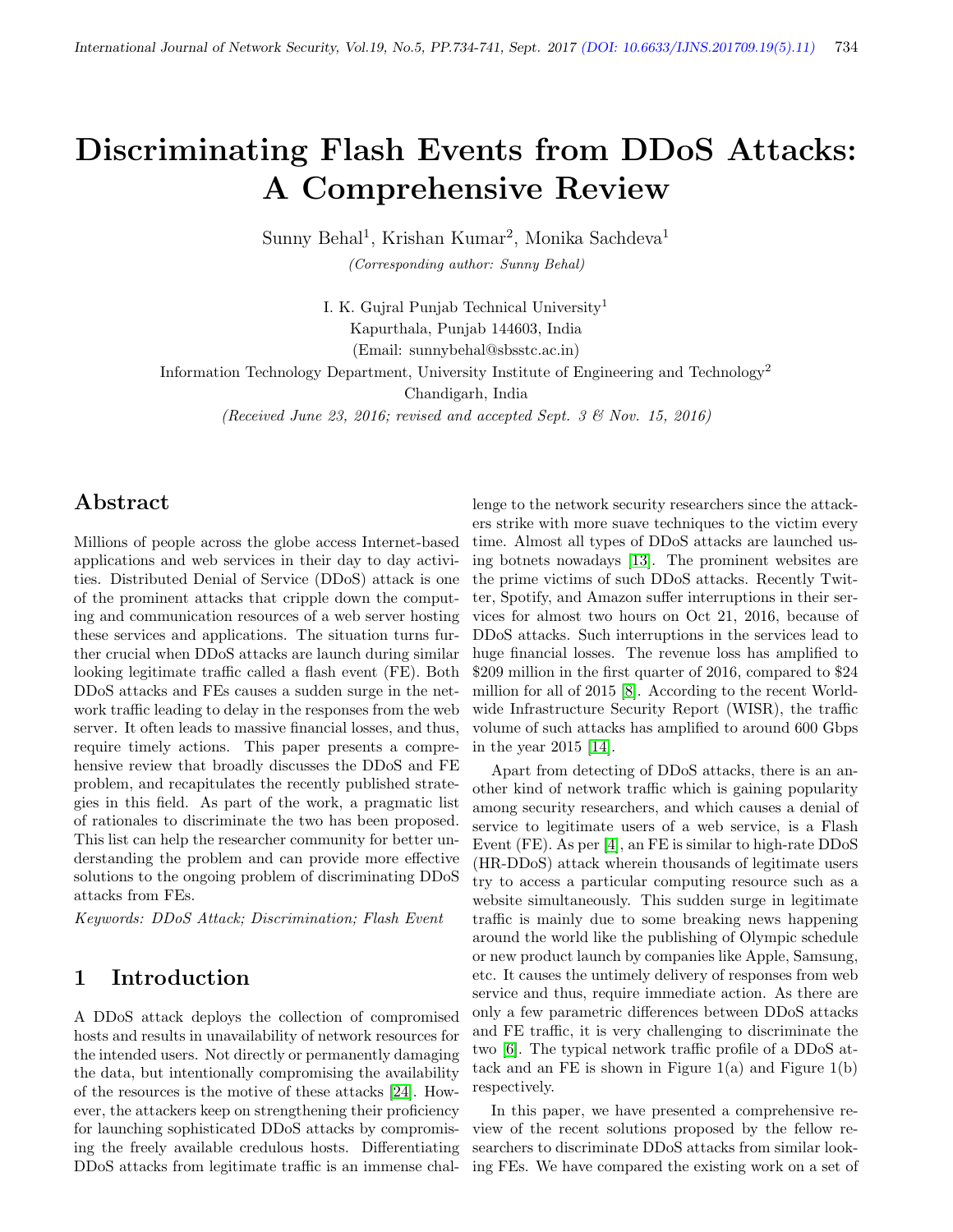identified attributes. A list of distinct detection metrics and rationales is also provided which has been used to prominently to discriminate the two types of traffic.

The rest of the paper is organized as follows: The Section-2 present the recent flash events, Section-3 describe the review of existing countermeasures for discriminating DDoS attacks from FEs. The Section-4 summarizes the core rationales that can discriminate the two, Section-5 highlights the key research gaps in the existing research, and finally, the last section conclude the paper by highlighting the scope for future work.

## 2 Recent Flash Events

Many FEs have occurred in recent times which have lead to the untimely responses to the legitimate users. Some of the famous examples of FEs are:

- In August 2016, millions of users simultaneously accessed the Australian census website to fill their personnel details. The lack of sufficient resources on the web server causes the website to crash down [\[7\]](#page-6-5).
- In February 2016, a new phone was launched with a lowest ever price of INR 251 named as freedom251. It attracted millions of people in a short span of time and lead to the crash down of the web server in few hours.
- In November 2014, the announcements of attractive schemes by leading online shopping vendors like Amazon, Flipkart, Snapdeal, etc. resulted in the shutdown of their shopping website for about an hour.
- In June 2014, a unique breakdown occurred at Microsoft office, when their products like Exchange & Lync, MS Office 360 were not available online. The leading traffic peaks overwhelmed the huge amount of network elements, which results in unavailability of the functionality of Lync for a longer time.
- In September 2013, the launch of iOS7 update by Apple lead to a surge in network traffic from 1.4 Gbps to 6 Gbps when thousands of students at various universities in US began to download it simultaneously.
- In November 2012, an online shopping initiative in Australia clickfrenzy.com.au suffered unexpected surge in the network traffic leading to a dramatic reduction in the response of web server and the website failed within minutes of its launch.
- In October 2012, the news of Sandy storm in the USA result in surge of Internet traffic to around 150% in few hours [\[4\]](#page-6-3).
- In June 2012, George Takei (the Star Trek hero) broadcast a link about the selling of 'Takei T-shirts' on his Facebook page [\[4\]](#page-6-3). This post engages around

2 millions of his fans directing them to a web server having limited resources in no time. High hit rate forces the website to shut down for several hours.

- From 11 June to 11 July 2012, the Twitter website suffered four times increase in tweets per second than an average day due to soccer world-cup news [\[4\]](#page-6-3).
- In Oct. 2011, the death announcement of Apple's cofounder Steve Jobs result in a surge in the number of hits on his Twitter account, to around 42,000 tweets per second The news websites such as CNN and the Washington Post also experienced slowdowns of their mobile sites as people fascinated to get more information about him.
- In Feb. 1999, the victoria's secret webcast [\[16\]](#page-7-1) of their first annual online fashion show attract around 1.5 million visitors in a short span of time which lead to dramatic increase in traffic to the host server.
- From 1 May to 24 July 1998, the FIFA world cup website remains overloaded due to the publishing of soccer world-cup event schedule and experience massive increase in web traffic from day 45 to 80 of the event [\[4\]](#page-6-3).

## 3 Review of Existing Work

In this section, we have summarized the recent work done in the field of differentiating HR-DDoS attacks from FEs as shown in Table 1 and Table 2. The primary motive of this summary is to highlight the several rationales and detection metrics that have been used by the fellow researchers in recent times. We have compared the existing work on a set of common attributes like the type of packet header features used for detection and discrimination, detection metric, validation technique and datasets used.

Jung et al. [\[10\]](#page-6-6) proposed a set of fundamental parameters to discriminate a DDoS attack from an FE. They analyzed the HTTP traces compiled from two engaged web servers, one from Playalong website and other from Chile website; and the log files of Code Red worm to propose parameters to distinguish an FE from a DDoS attack. They observed that the request rate per client is more in a DDoS attack than in an FE. The cluster overlapping in an FE is around 42.7% - 82.9% as compared to a DDoS attack, where it is around 0.6%-14%. It means that in the case of an FE, most of the clients have already visited the website earlier, whereas, in a DDoS attack, most of the clients are new.

They observed that the majority of the requests came from 72%-84% of the clusters in a DDoS attack, however, in case an FE, only 10% of the clusters contribute to the majority of the requests. It means that the distribution of clients among clusters is uniform in the case of a DDoS attack whereas it is highly skewed in case an FE. In the event of an FE, the number of requests for a particular requested file follows the Zipf-like distribution, whereas,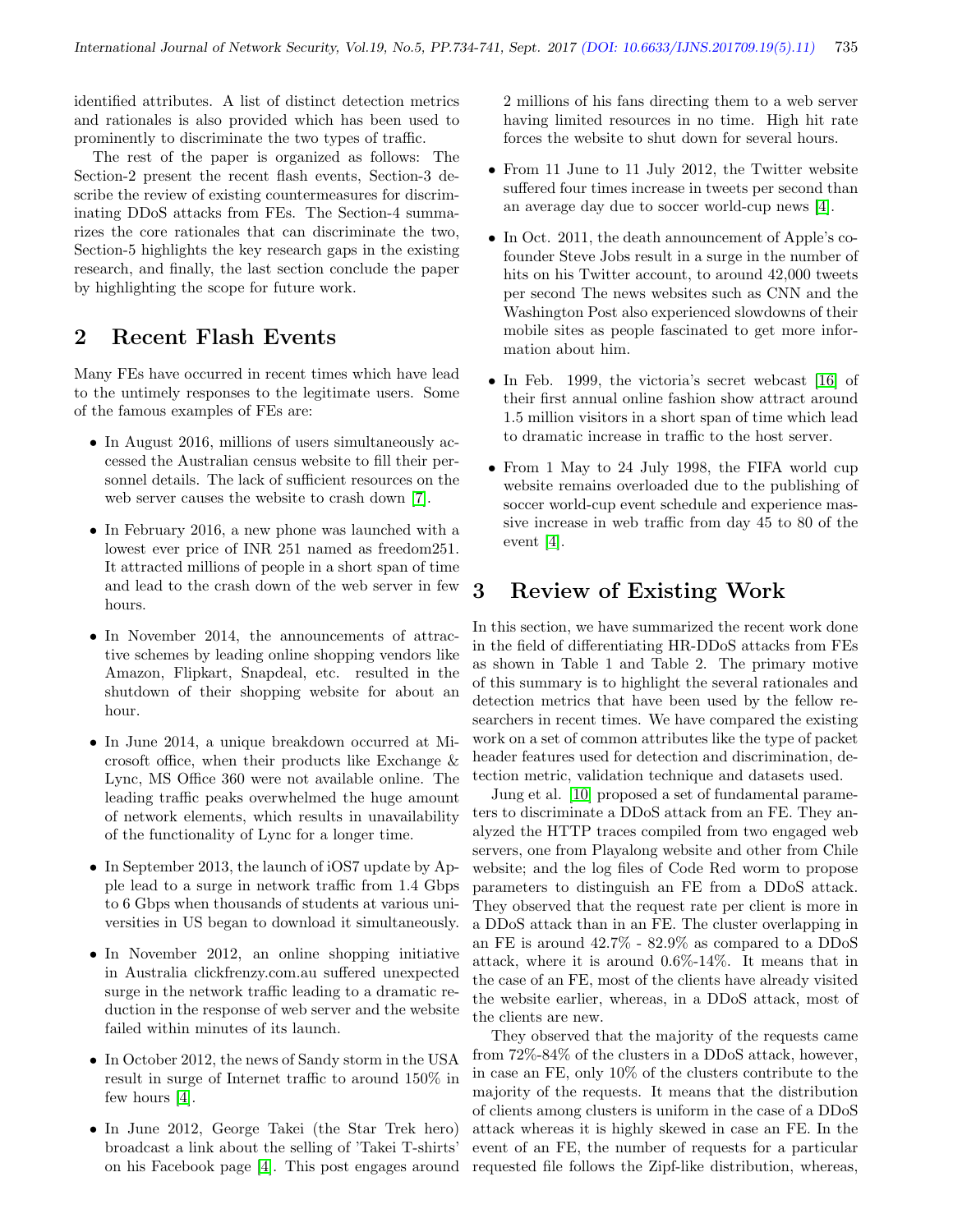

Figure 1: Incoming traffic profiles of CAIDA and FIFA world cup datasets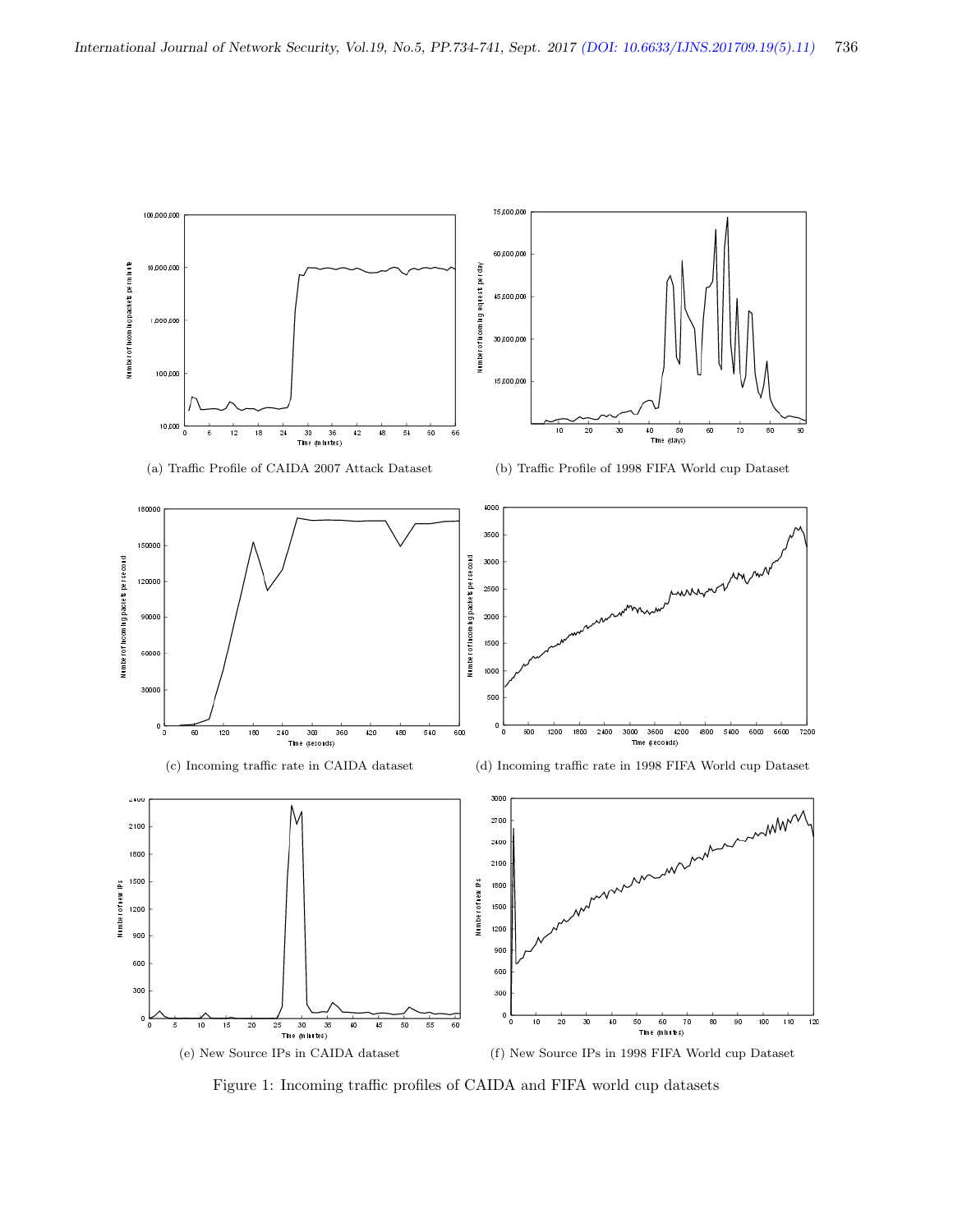in a DDoS attack, the requests are more concentrated towards a set of files. However, their proposed parameters did not consider different scenarios of DDoS attacks. A sophisticated attacker can easily mimic the traffic pattern of the network to elude the detection system.

Bhatia et al. [\[5,](#page-6-7) [6\]](#page-6-4) computed many parameters like the variation in the rate of new source IPs, change in incoming traffic rate, and the number of requests per source IP to exploit the behavioral difference between an FE and a DDoS attack. They validate their approach by using two real publicly available datasets of 1998 FIFA World Cup and CAIDA DDoS attack 2007. They observe that in a DDoS attack, a sudden burst of incoming traffic is experienced by the victim server within a short time as shown in Figure 1(c) whereas, in the case an FE, there is a gradual increase in incoming traffic to the web server over the time before hitting a maximum, as shown in Figure 1(d).

They found that the victim host sees a significant number of new IPs at the start of a DDoS attack and later, it sees very few new source IP addresses during an ongoing DDOS attack as shown in Figure 1(e). But regularly new source IP addresses are observed by the web server in the case of an FE as shown in Figure  $1(f)$ . Among the distinct source IPs, the distribution of traffic is more uniform in the event of a DDoS attack whereas, a small number of requests originate per source IP in case of an FE. They observed that the coefficient of variation is greater than 1 in an FE, which indicates Erlang distribution whereas it is less than 1 in a DDoS attack which signifies hyperexponential distribution.

They also proposed a mathematical model for an FE with growing flash Phase and declining decay phase. They classify the flash events into predictable, unpredictable and secondary types. They use an information entropy metric to measure this component and observe that the resource entropy start to decrease with the outset of FE and remain to be same for the remaining flash phase. During decay phase, it begins to increase.

Sheng et al. [\[25\]](#page-7-2) proposed a CALD system to protect the web server against DDoS attacks. They predict HTTP request rate & use a Kalman filter for calibrating the forecast results. They use the assumption that the rapid variation of traffic leads to the markable presence of abnormal traffic. They use entropy as the detection metric. They observe that the mess extent for DDoS is more as compared to FE. They validated their approach using real-time logs from two websites namely www.sina.com and www.taobao.com.

Saravanan et al. [\[22\]](#page-7-3) proposed a behavioral detection system based on the rationale of flow similarity, client legitimacy and page referred to distinguish between FE and high rate application layer DDoS attacks. They use Hellinger Distance as the detection metric. They observed that the distance metric value is close to zero in the case of a DDoS attack, whereas it is close to one in case the of an FE as shown in Figure 2. They validate their proposed approach by simulating the CAIDA dataset & FIFA world-cup dataset for DDoS attack and FE respectively.

Their proposed work results in a small number of false positives and false negatives, with the detection accuracy of around 91%.

Thapngam et al. [\[23\]](#page-7-4) proposed a behavior-based detection system. They use the rationale of packet arrival rate to discriminate DDoS attack from FE. They compute Pearson's correlation coefficient. They found that in the case of a DDoS attack, there is a high degree of automation along with predictable transmission rate, leading to correlation value close to 0 or 1. They observed that the request rate is unpredictable in the case of an FE which results in correlation value less than 1. For the evaluation of their proposed method, they use the data from 1998 FIFA world cup dataset and project mstream attack.

Prasad et al. [\[18\]](#page-7-5) proposed three rationales namely the distribution of source IP addresses, access intent and speed of increased-decreased traffic to observe the traffic behavior of FE and DDoS attacks. They proposed an information theoretic Internet threat monitoring (ITM) system consisting of centralized data center and a group of monitors for the modeling and discrimination of FE attack from a DDoS attack.

Their proposed system work in two phases. In the first phase, they detect the ongoing attack by computing the entropy values and in the second phase, they discriminate the FE and DDoS attack using variation in entropy values. They deploy their proposed system on the Internet with the botnet.

Shui et al. [\[28\]](#page-7-6) observed that the attack tools are usually similar for one botnet with the same pre-built program. In a single botnet, all the bots follow a single command by the bot master to start an attack session. In a botnet, the number of active bots is usually less than the number of legitimate users. So, to mimic a flash event, the active bots generate a significant number of packets which result in small standard deviation among attack flows than flash flows.

They found that the flow similarity in DDoS is much more than an FE. They propose a discrimination algorithm which computes flow correlation coefficient among suspicious flows. They validate their approach using a real dataset of 1998 FIFA World Cup for FE. A real DDoS attack tool called mstream is used to generate DDoS attack data.

Hakem et al. [\[3\]](#page-6-8) proposed a connection-score scheme to detect application layer DDoS attacks. Their proposed system computes the statistical attributes such as download rate, request rate, uptime, downtime, classification of the page type, page popularity, hyperlink click rate, and hyperlink depth. They compute the values of these attributes to set the baseline behavior of the network, and scores are assigned to the various connections accordingly. The connections which get the lowest score are the malicious connections, and bottleneck resources are taken back from them by the server. They perform the experiment using Emulab using real traces of ClarkNet server. They observed that the Connection-Score scheme could tackle the application layer DDoS attacks efficiently as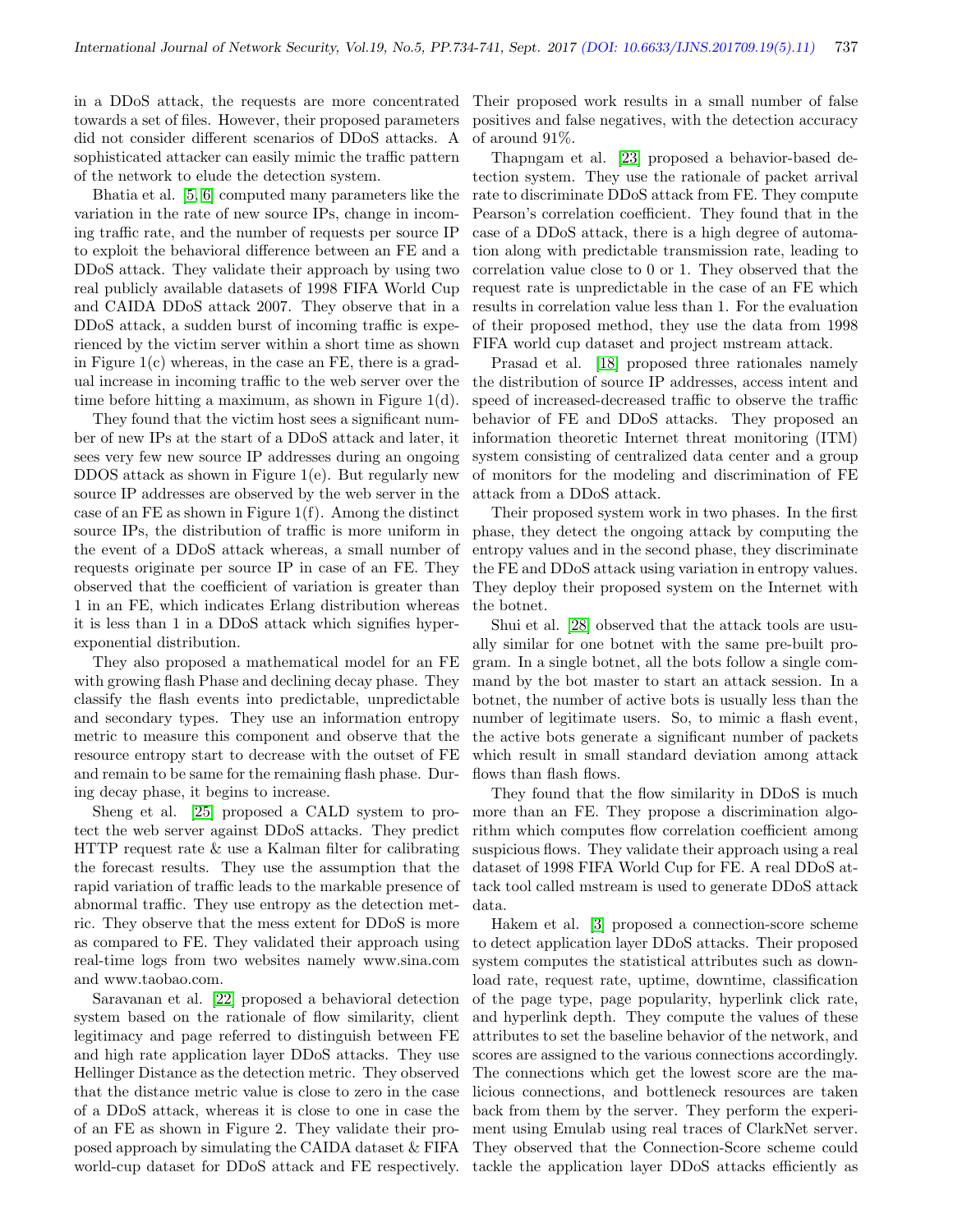|                   |                                     |                                                                                                                                           | ີ                                                         |                         |                                                                                              |
|-------------------|-------------------------------------|-------------------------------------------------------------------------------------------------------------------------------------------|-----------------------------------------------------------|-------------------------|----------------------------------------------------------------------------------------------|
| Sr.<br>No.        | Author/Year                         | Parameters                                                                                                                                | Detection<br>Metric                                       | Validation<br>Technique | Datasets<br>Used                                                                             |
| 1.                | Saravanan et al. $[22] / 2016$      | 1. Flow Similarity<br>2. Page Referred<br>3. Client Legitimacy                                                                            | <b>Hellinger Distance</b>                                 | Simulation              | 1998 FIFA world-cup for FE<br>CAIDA 2007 for DDoS attack                                     |
| $\overline{2}$ .  | Abhinav et.al[4] $/2016$            | 1. Page Access Order<br>2. Number of Source IPs<br>3. Flow Similarity<br>4. No. of Requests per IP<br>5. Unique Source IPs                | Entropy                                                   | Simulation              | 1998 FIFA world-cup for FE<br>CAIDA 2007 for DDoS attack                                     |
| $\overline{3}$ .  | Sachdeva et.al [21] /2014           | 1. Source IPs<br>2. Traffic Clusters                                                                                                      | Entropy                                                   | Simulation<br>Emulation | 1998 FIFA world-cup for FE<br>CAIDA 2007 for DDoS attack                                     |
| 4.                | Prasad et.al [18] / 2013            | 1. Source IP Distribution<br>2. Access Intents<br>3. Change in Traffic Rate                                                               | Entropy                                                   | Realtime                |                                                                                              |
| 5.                | Tongguang et.al $[15]$ /2013        | 1. HTTP-GET requests per Source IP                                                                                                        | Entropy                                                   | Simulation              | 1998 FIFA world-cup for FE<br>myDOOM botnet for DDoS attack                                  |
| 6.                | Katiyar et.al[11] $/2013$           | 1. Source IP and port<br>2. Destination IP and port                                                                                       | Entropy                                                   | Simulation              |                                                                                              |
| 7.                | Yu et.al [28] /2012                 | 1. Flow Similarity                                                                                                                        | Correlation coefficient                                   | Simulation              | 1998 FIFA world-cup for FE<br>mstream attack tool for DDoS attack                            |
| 8.                | Beitollahi et.al [3] /2012          | 1. Uptime and Downtime<br>2. Request rate and Download rate<br>3. Page popularity and Classification<br>4. Hyperlink depth and Click rate | Entropy                                                   | Emulation               | Clarknet server logs                                                                         |
| 9.                | Bhatia et.al $\left[5\right]$ /2012 | 1. Volume of Incoming traffic<br>2. Number of Source IPs<br>3. Resource accessed                                                          | Entropy                                                   | Emulation               | 1998 FIFA world-cup for FE<br>CAIDA 2007 for DDoS attack                                     |
| 10.               | Thapngam et al. $[23]$ /2011        | 1. Packet arrival rate                                                                                                                    | Correlation coefficient                                   | Simulation              | 1998 FIFA world-cup for FE<br>mstream attack tool for DDoS attack                            |
| $\overline{11}$ . | Wen et.al $[25]$ /2010              | 1. Distribution of Source IPs<br>2. Page access order                                                                                     | Entropy                                                   | Realtime                | NLANR Auckland VIII for FE<br>www.sina.com for DDoS attack<br>www.taobao.com for DDoS attack |
| 12.               | Yu et.al [27] /2009                 | 1. Flow Similarity                                                                                                                        | Jefrrey Distance<br>Sibson Distance<br>Hellinger Distance | Simulation              | NLANR Auckland VIII for FE<br>MIT Lincoln for DDoS attack                                    |
| $\overline{13}$ . | Li et.al[12] $/2009$                | 1. Source IPs Distribution<br>2. Access Intent<br>3. Traffic Rate                                                                         | <b>Total Variation</b><br>Correlation coefficient         |                         | HTTP logs for FE<br>MIT Lincoln for DDoS attack                                              |
| 14.               | Oikonomou et.al[17] /2009           | 1. Access Content<br>2. Request Dynamics<br>3. Ability to ignore invisible content                                                        | Probability matrix                                        | Simulation              | Synthetically generated logs for FE<br>Web server logs for DDoS                              |
| 15.               | Yatagai et.al [26] /2007            | 1. Page Access Order<br>2. Browsing Time<br>3. Page information                                                                           | correlation metric                                        | Realtime                |                                                                                              |
| 16.               | J.Jung et al. $[10] / 2002$         | 1. Traffic pattern<br>2. Cluster characteristics<br>3. File References                                                                    | Entropy                                                   | Realtime                |                                                                                              |

Table 1: Comparison of related work for discriminating DDoS attacks and an FE

compared to existing methods.

Shui Yu et al. [\[27\]](#page-7-9) proposed a detection algorithm for the discrimination of a DDoS and an FE. They compute information distance between different kinds of network flows, with the idea that the DDoS flows are strongly alike as compared to an FE because of similar pre-built programs executed by the attackers. They validate their approach by simulating the real datasets of NLANR PMA Auckland dataset for FE and MIT LLS DDOS 1.0 intrusion dataset for a DDoS attack.

They count the number of packets destined to a web server. Their proposed detection algorithm gives detection accuracy of 65% while discriminating DDoS and FE flows. They compute Sibson distance, Jeffrey distance, and the Hellinger distance and prove that the Sibson distance metric is better as compared to the other detection metrics for discriminating a DDoS attack from an FE.

Yatagai et al. [\[26\]](#page-7-11) modeled an HTTP-GET flood detection technique by taking into account the page access behavior. They propose two detection algorithms. The first algorithm deals with the web page browsing order. If there are some IP addresses with the same browsing order, then, the GET requests from those IP addresses are dropped. Because it is assumed that in case a DDoS attack, all the participated attackers will generate an equal number of GET requests. The second algorithm computes the correlation between browsing time and page information size.

They found that in the case of regular clients, the browsing time increases in proportion to the information size. They deployed the proposed detection technique at the network gateway to computing the number of false positives and false negatives. They observed that when we give high priority to client services, then the first algorithm provides better results whereas, when the detection rate of HTTP-GET flood attack is given more priority, then the second algorithm is more appropriate.

Tongguang et al. [\[15\]](#page-7-8) proposed a novel concept based on the entropy of HTTP-GET requests per source IP (HRPI) for the discrimination of AL-DDoS attack from legitimate traffic. They found that the HRPI value dramatically drops in case of a DDoS attack, however, in the event of an FE, there is an abnormal increase in HRPI of the network.

They proposed a two-step detection scheme. In the first step, the approximation of the Adaptive AutoRegressive(AAR) model to transform the HRPI time series to multidimensional vector series (MVS). Then, the support vector machine (SVM) is applied to classify AAR parameters to identify the attack. To validate the proposed approach, they simulate the MyDoom worm for application layer DDoS attack and use FIFA world-cup dataset for FE traffic. They observed that their approach could identify the DDoS attack traffic and FE with high precision, efficiency, and flexibility.

Li et al. [\[12\]](#page-6-10) proposed a detection method using proba-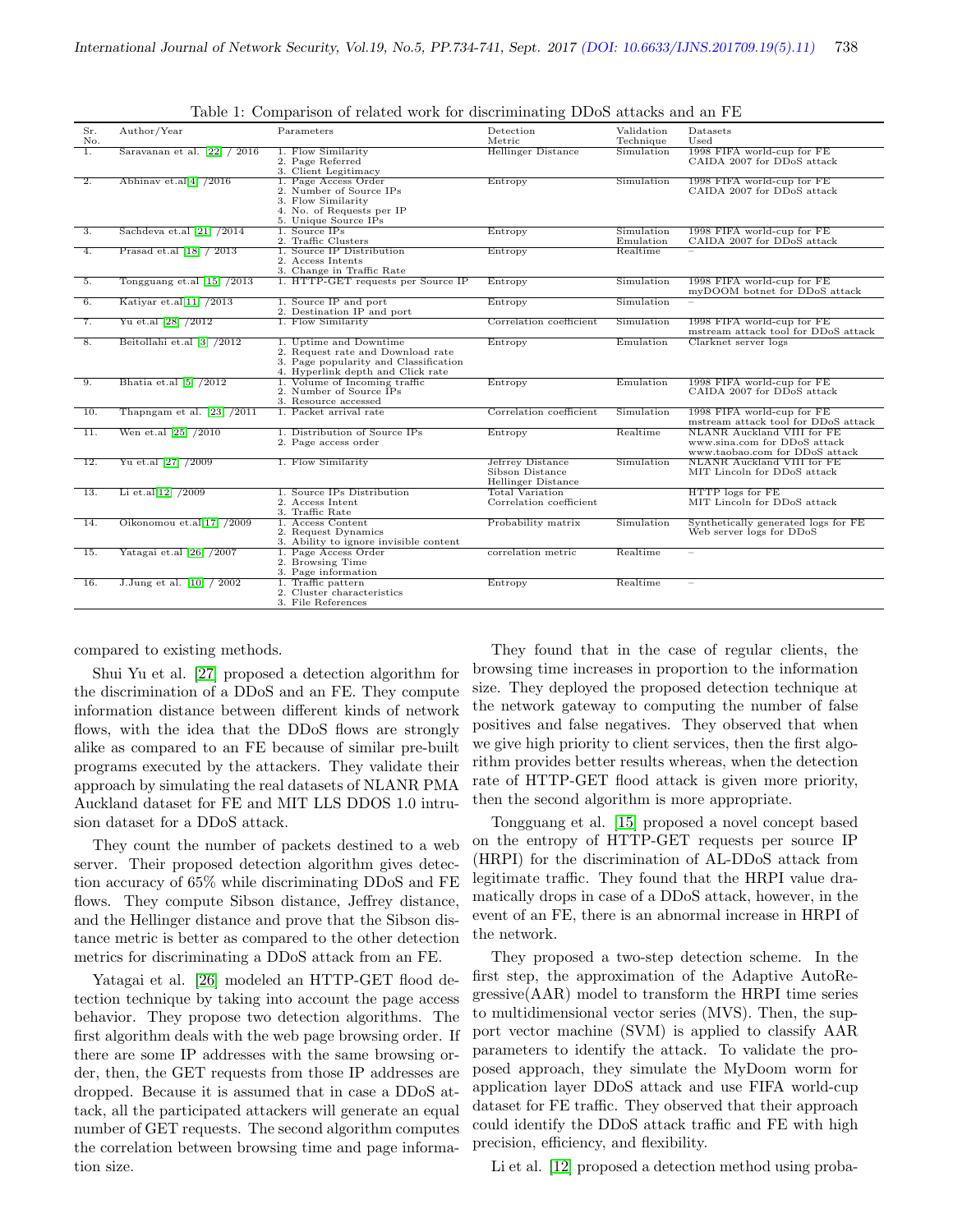bility metrics for the discrimination of an FE and a DDoS attack. They compute a composite probability metric of total variation and similarity coefficient. The detection mechanism comprises a flow anomaly detector that identifies the specified router for observing the anomalies in incoming network flows. The flow distribution estimator estimates the distribution of sampled flows using pre-defined characteristics and calculates the total variation and similarity coefficient values in parallel of the two flows. The decision device makes the distinction between FE, DDoS, and a legitimate flow based on the value of detection metric and decides the type of anomaly.

To validate their approach, they use the legitimate and attack profile from the real dataset of MIT Lincoln Laboratory. For FE traffic, they use the HTTP log dataset from a busy server.

Oikonomou et al. [\[17\]](#page-7-10) analyzed the human behavior for the discrimination of DDoS bots from human users. Their proposed detection scheme is based on three models. A request dynamic model for capturing the human's interaction with the server to detect bot aggressiveness. A request semantic model for capturing the common human request pattern to mark the bots that make different sequences. A deception model that model human invisible attributes into server replies. The addresses that request for these items are marked blacklisted. To validate their proposed approach, they use a collection of web server logs, and synthetically generated logs of FE bots. Their proposed approach gives detection accuracy of 95%.

Katiyar et al. [\[11\]](#page-6-9) proposed a novel traceback mechanism based on entropy variations to discriminate a DDoS attack from an FE. They compute entropies of source IP, source port, destination IP and destination port. It is assumed that the router stores the entropy values of each flow during the non-attack period. Once a DDoS or an FE is identified, it starts to trace the source of the attack. They perform a simulation based experiment to validate their proposed approach. They evaluate traceback time, packet delivery ratio (PDR), and throughput based on entropy. They observed that the PDR under attack is small in comparison to an FE or a non-attack case. Throughput is maximum in case of non-attack case, nearly the same in an FE but it decreases in a DDoS attack.

Abhinav et al. [\[4\]](#page-6-3) proposed a taxonomy of FEs based on the nature of events occurred, traffic generated, geographical distribution, the signature of the network, duration, and the shock level. They discriminate DDoS attacks from FEs by computing a set of packet header features like new source IPs, change in request rate, the number of distinct source IPs, page access entropy, the similarity between flows, and distribution of request rate among source IPs. They used FIFA World Cup 1998 dataset for FE, CAIDA dataset for simulating application-layer DDoS attack for validating their approach. They used curl-loader and Bonesi DDoS attack tool to simulate different scenarios of DDoS attacks.

Sachdeva et al. [\[19\]](#page-7-12) used cluster entropy to discriminate FEs from DDoS attacks. Their detection approach is based on the idea that during an FE, most of the requests comes from the already visited clients. They calculate the entropy of traffic clusters and source IPs. They observed that there is the significant increase in source IP entropy and minor variation in traffic cluster entropy in the case of an FE whereas in a DDoS attack, there is a substantial increase in source IP entropy as well as traffic cluster entropy. They perform emulation based experiments on DETER testbed, CAIDA dataset, and FIFA world-cup dataset to validate their approach.

# 4 Key Rationales to Discriminate DDoS Attacks from FEs

After the extensive review of existing research, we have derived a list of rationales that can be used to distinguish DDoS attacks from FEs as shown in Table 2.

## 5 Research Gaps

Today, the major thrust area in the field of DDoS attack detection is to distinguish the attack traffic from similar looking FEs. An FE occurs when a server experiences a sudden surge in the number of requests from legitimate clients. The FEs share many common characteristics with DDoS attacks such as a substantial increase in the incoming network traffic, the overloading of the servers providing the services, and degradation in the delivery of services. We have been able to find the following research gaps after the extensive review of existing research in discriminating DDoS attacks from FEs.

- Most of the researchers have validated their proposed approaches using publically available real datasets. They have mostly used 1998 FIFA world-cup dataset for FE traffic. This dataset seems to be obsolete if we consider the high-rate network traffic of nowadays fast growing networks but still, the pattern of GET requests towards a web server is still the same. However, the lack of availability of other related real datasets makes the validation a nightmare for the researchers.
- Most of the proposed solutions have used separate datasets for DDoS attacks and FE traffic. However, in reality, the DDoS attacks are often launched during FEs which makes the problem of discrimination very challenging. There are no real datasets available which contain the mixture of two types of traffic.
- Some researchers have tried to synthetically generate datasets using simulation and emulation based experiments [\[3,](#page-6-8) [4,](#page-6-3) [6,](#page-6-4) [17,](#page-7-10) [20\]](#page-7-13) using a set of benchmark DDoS attack tools [\[2\]](#page-6-11) but these datasets lack the capturing of relevant traffic features. Ideally, the captured network trace should contain the mixture of realistic background traffic and attack traffic in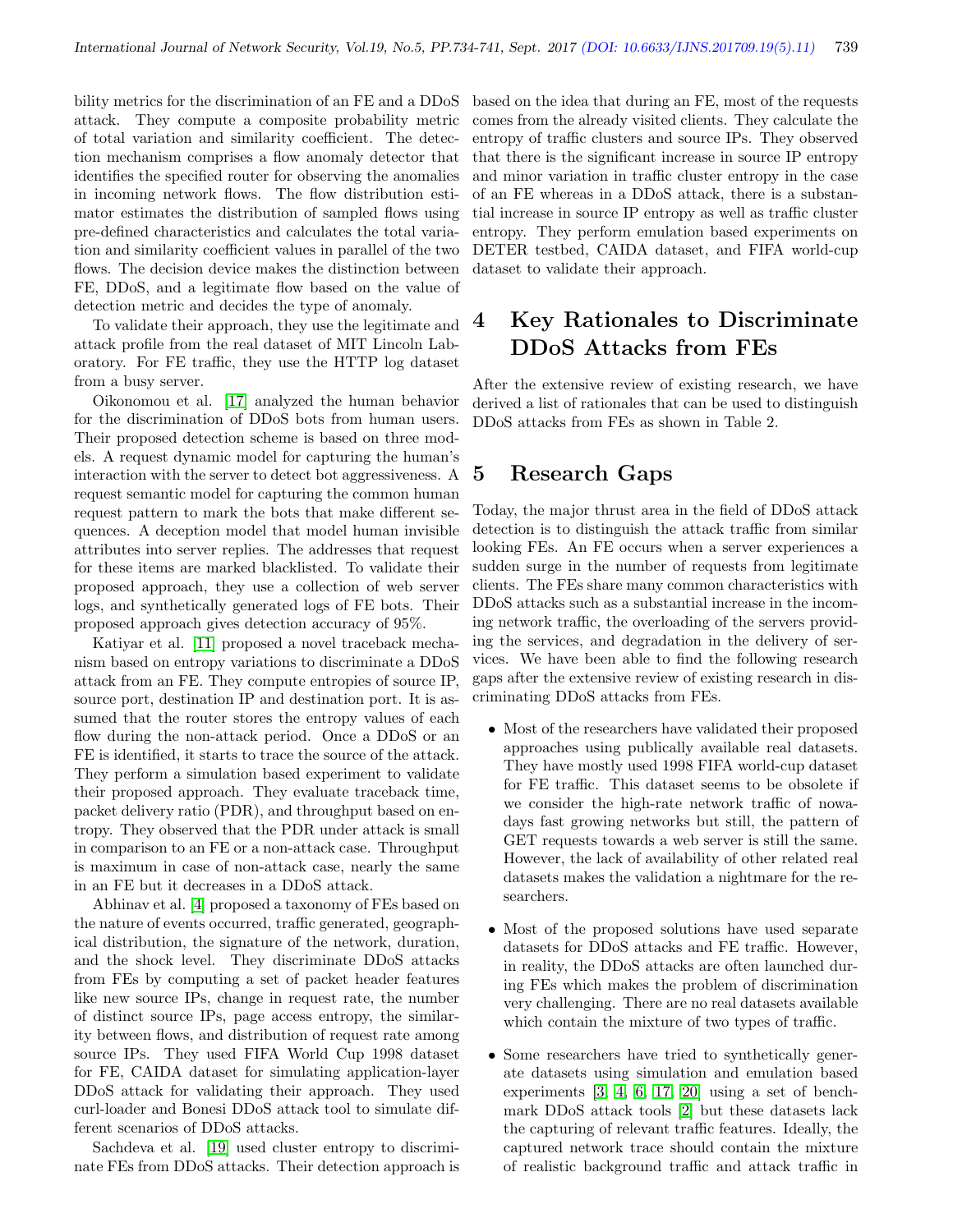| $\pm a$ <sub>DC</sub> $\pm a$ , $\pm b$ $\pm a$ $\pm a$ $\pm b$ $\pm a$ $\pm b$ $\pm b$ $\pm b$ $\pm b$ $\pm b$ $\pm b$ $\pm b$ |                                                                  |                                       |                                  |  |  |  |
|---------------------------------------------------------------------------------------------------------------------------------|------------------------------------------------------------------|---------------------------------------|----------------------------------|--|--|--|
| Sr. No.                                                                                                                         | Rationales                                                       | DDoS                                  | FE                               |  |  |  |
|                                                                                                                                 | Flow Similarity                                                  | High                                  | Low                              |  |  |  |
| 2.                                                                                                                              | Web Pages Referred                                               | Random                                | Hot pages only                   |  |  |  |
| 3.                                                                                                                              | Client Legitimacy                                                | unknown or new                        | Mostly well known                |  |  |  |
| 4.                                                                                                                              | Network Traffic Volume                                           | Sharp increase and decrease           | Gradual increase and decrease    |  |  |  |
| 5.                                                                                                                              | Change in Rate of New Source IPs                                 | High in initial stage                 | High                             |  |  |  |
| 6.                                                                                                                              | Distribution of clients                                          | Uniform                               | Skewed                           |  |  |  |
| 7.                                                                                                                              | Number of Distinct Clusters                                      | Less and overlapped                   | Relatively more and new clusters |  |  |  |
| 8.                                                                                                                              | Request-rate per source IP                                       | More                                  | Low                              |  |  |  |
| 9.                                                                                                                              | Access Intents                                                   | To crash the server                   | Legitimate                       |  |  |  |
| 10.                                                                                                                             | Distribution of source IPs                                       | Limited with the availability of bots | Dispersive                       |  |  |  |
| 11.                                                                                                                             | Correlation between browsing time & information size on web page | No effect                             | Increase                         |  |  |  |
| 12.                                                                                                                             | Packet Delivery Ratio(PDR)                                       | Low                                   | High                             |  |  |  |
| 13.                                                                                                                             | Throughput                                                       | Decreases                             | Maximum                          |  |  |  |
| 14.                                                                                                                             | Web page browsing order                                          | Same                                  | Random                           |  |  |  |
| 15.                                                                                                                             | Ratio of Entropy of source IPs and URL accessed                  | High                                  | Low                              |  |  |  |
| 16.                                                                                                                             | Duration of Traffic per Client                                   | Long                                  | Short                            |  |  |  |
| 17.                                                                                                                             | Two way traffic                                                  | Low                                   | High                             |  |  |  |
| 18.                                                                                                                             | Coefficient of Variation                                         | less than 1                           | greater than 1                   |  |  |  |
|                                                                                                                                 |                                                                  |                                       |                                  |  |  |  |

Table 2: Summary of rationales to discriminate DDoS  $\&$  FFs

appropriate proportion, and should not be biased towards a particular type of traffic. It is tough to ensure a proper mixture of normal and attack traffic in a real experiment driven dataset because there is no known formula to model Internet traffic correctly [\[9\]](#page-6-12).

These research gaps clearly shows that it is very challenging to validate the proposed solutions to discriminate HR-DDoS attacks from FEs in the absence of latest publically available real datasets. The availability of such realistic datasets that possesses the mixture of an appropriate attack traffic, non-attack traffic, and normal background traffic, is the need of the hour [\[1\]](#page-6-13).

## 6 Conclusion

The detection of DDoS attacks is a challenging issue in the network security research. The problem is further magnified when such attacks are launched during a similar looking flash events (FEs). In this paper, we have comprehensively reviewed the prominent existing work done by the fellow researchers in the domain of discriminating DDoS attacks from FEs. We have also summarized a list of core rationales which have been used as detection metrics. This pragmatic list can further be extended and used for the future research in this domain to provide better practical solutions. As part of the future work, we shall propose an efficient detection and mitigation framework which would discriminate the DDoS attacks from FEs with a low false positive rate.

#### References

- <span id="page-6-13"></span>[1] S. Behal and K. Kumar, "Trends in validation of DDoS research," Procedia Computer Science, vol. 85, pp. 7–15, 2016.
- <span id="page-6-11"></span>[2] S. Behal and K. Kumar, "Characterization and comparison of DDoS attack tools and traffic generators- a review," International Journal of Network Security, vol. 19, pp. 383–393, May 2017.
- <span id="page-6-8"></span>[3] H. Beitollahi and G. Deconinck, "Tackling application-layer DDoS attacks," Procedia Computer Science, vol. 10, pp. 432–441, 2012.
- <span id="page-6-3"></span>[4] A. Bhandari, A. L. Sangal, and K. Kumar, "Characterizing flash events and distributed denial-of-service attacks: an empirical investigation," Security and Communication Networks, 2016.
- <span id="page-6-7"></span>[5] S. Bhatia, G. Mohay, D. Schmidt, and A. Tickle, "Modelling web-server flash events," in 11th IEEE international symposium on Network computing and applications (NCA'12), pp. 79–86, 2012.
- <span id="page-6-4"></span>[6] S. Bhatia, G. Mohay, A. Tickle, and E. Ahmed, "Parametric differences between a real-world distributed denial-of-service attack and a flash event," in Sixth IEEE International Conference on Availability, Reliability and Security (ARES'11), pp. 210–217, 2011.
- <span id="page-6-5"></span>[7] D. Braue, Attack on Australian Census Site Didn't Register on Global DDoS Sensors, Aug. 11, 2016. ([http://www.cso.com.au/article/604910/](http://www.cso.com.au/article/604910/attack-australian-census-site) [attack-australian-census-site](http://www.cso.com.au/article/604910/attack-australian-census-site))
- <span id="page-6-1"></span>[8] DDoS Attacks Net, Recent DDoS Attacks, Oct. 21, 2016. ([https://www.ddosattacks.net/](https://www.ddosattacks.net/twitter-amazon-other-top-websites-shut-in) [twitter-amazon-other-top-websites-shut-in](https://www.ddosattacks.net/twitter-amazon-other-top-websites-shut-in) <-cyber-attack/>)
- <span id="page-6-12"></span>[9] S. Floyd and V. Paxson, "Difficulties in simulating the internet," IEEE/ACM Transactions on Networking, vol. 9, no. 4, pp. 392–403, 2001.
- <span id="page-6-6"></span>[10] J. Jung, B. Krishnamurthy, and M. Rabinovich, "Flash crowds and denial of service attacks: Characterization and implications for cdns and web sites," in Proceedings of the 11th International Conference on World Wide Web, pp. 293–304, 2002.
- <span id="page-6-9"></span>[11] P. Katiyar, U. Kumarn, and S. Balakrishanan, "Detection and discrimination of DDoS attacks from flash crowd using entropy variations," *International* Journal of Engineering and Technology, vol. 5, no. 4, pp. 3514–3519, 2013.
- <span id="page-6-10"></span>[12] K. Li, W. Zhou, P. Li, J. Hai, and J. Liu, "Distinguishing DDoS attacks from flash crowds using probability metrics," in Third International Conference on Network and System Security (NSS'09), pp. 9– 17, 2009.
- <span id="page-6-0"></span>[13] M. Mahmoud, M. Nir, and A. Matrawy, "A survey on botnet architectures, detection and defences.," International Journal of Network Security, vol. 17, no. 3, pp. 264–281, 2015.
- <span id="page-6-2"></span>[14] Arbor Networks, DDoS Attack Report, 2015.